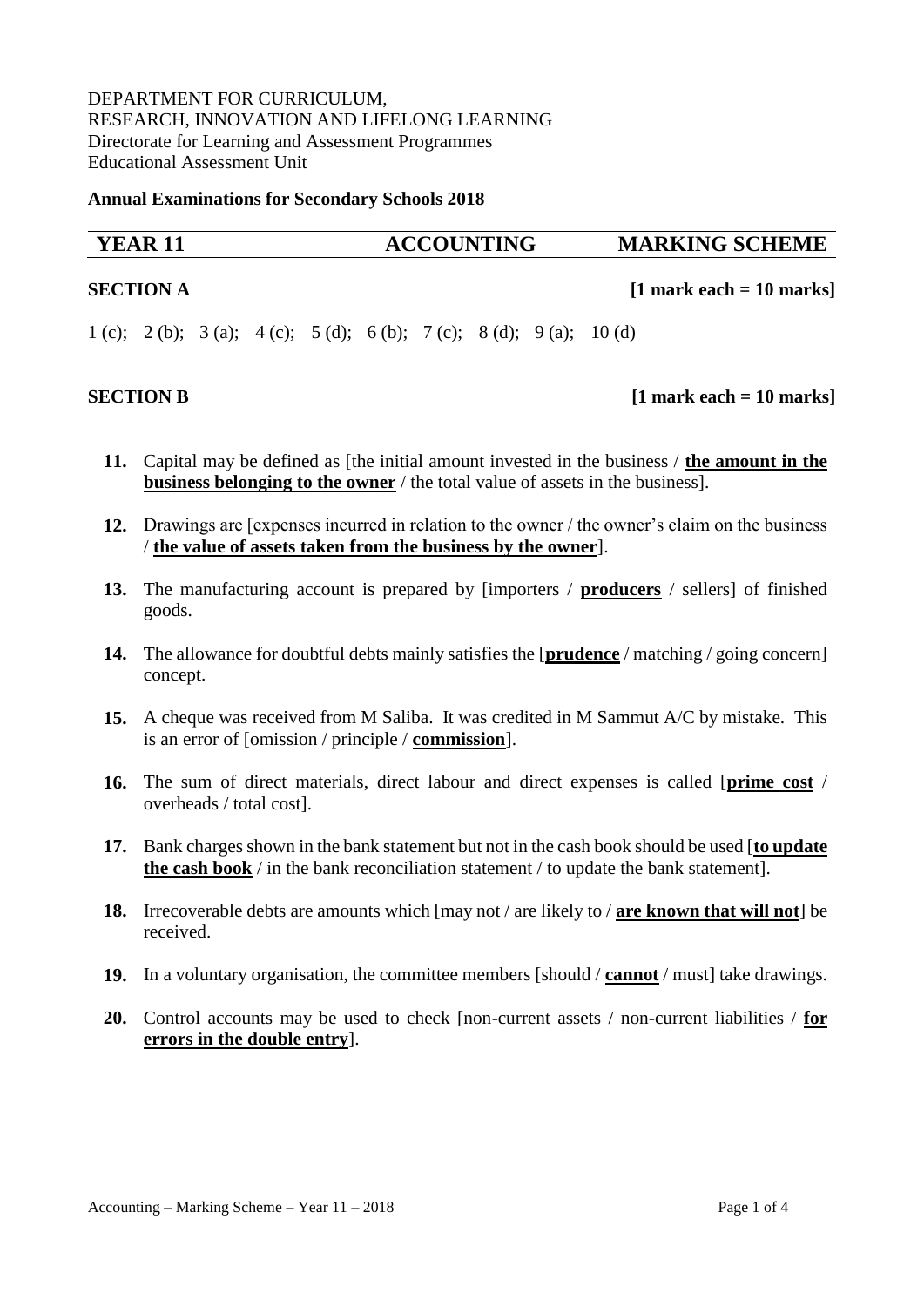| <b>SECTION C</b>                                                      |             | $[35$ marks]           |
|-----------------------------------------------------------------------|-------------|------------------------|
| Bar Trading Account for year ended 31 December 2017<br>21. (a)        |             |                        |
|                                                                       | €           | €                      |
| <b>Sales</b>                                                          |             | 14,500 [1]             |
| Less Cost of Sales:                                                   |             |                        |
| Opening Inventory                                                     | 500 [1]     |                        |
| Purchases                                                             | 8,150 [2]   |                        |
| Closing Inventor                                                      | $(680)$ [1] | (7,970)                |
| <b>Gross Profit</b>                                                   |             | $\overline{6,}530$ [1] |
| Less Expenses:                                                        |             |                        |
| Barman's wages                                                        | 4,800 [1]   |                        |
| Depreciation: Bar Equipment                                           | 500 [1]     | (5,300)                |
| Net Profit                                                            |             | 1,230 $[1]$            |
|                                                                       |             | $[9 \text{ marks}]$    |
| Income and Expenditure Account for year ended 31 December 2017<br>(b) |             |                        |
| Income                                                                | €           | €                      |
| <b>Bar Profit</b>                                                     |             | 1,230 [1]              |
| <b>Membership Fees</b>                                                |             | 3,060 [1]              |
|                                                                       |             | 4,290                  |
| <b>Expenses</b>                                                       |             |                        |
| Electricity and water                                                 | 890 [2]     |                        |
| Rent                                                                  | 950 [2]     |                        |
| Stationery                                                            | 200 [1]     |                        |
| Conductor's fees                                                      | 4,000 [1]   |                        |
| Depreciation:<br><b>Musical Instruments</b>                           | 5,000 [2]   |                        |
| Furniture                                                             | 1,000 [2]   | (12,040)               |
| Deficit                                                               |             | $(7,750)$ [1]          |
|                                                                       |             | $[13$ marks]           |
| Statement of Financial Position as at 31 December 2017<br>(c)         |             |                        |
| <b>Non-Current Assets</b>                                             | €           | €                      |
| <b>Bar Equipment</b>                                                  |             | 9,500 [1]              |
| <b>Musical Instruments</b>                                            |             | 35,000 [1]             |
| Furniture                                                             |             | 7,000 [1]              |
|                                                                       |             | 51,500                 |
|                                                                       |             |                        |
| <b>Current Assets</b>                                                 |             |                        |
| Bar Inventory                                                         | 680 [1]     |                        |
| Rent prepaid                                                          | 250 [1]     |                        |
| <b>Bank</b>                                                           | $160$ [1]   | 1,090                  |
|                                                                       |             | 52,590 [1]             |
| <b>Accumulated Fund</b>                                               |             |                        |
| Balance 1 January 2017                                                |             | 59,360 [2]             |
| Deficit                                                               |             | $(7,750)$ [1]          |
|                                                                       |             | 51,610                 |
|                                                                       |             |                        |
| <b>Current Liabilities</b>                                            |             |                        |
| <b>Bar Payables</b>                                                   | 850 [1]     |                        |
| Electricity and Water owing                                           | 130 $[1]$   | 980                    |
|                                                                       |             | 52,590 [1]             |
|                                                                       |             | $[13$ marks]           |

*Note: Allot half the marks in case of correct item but wrong figure.*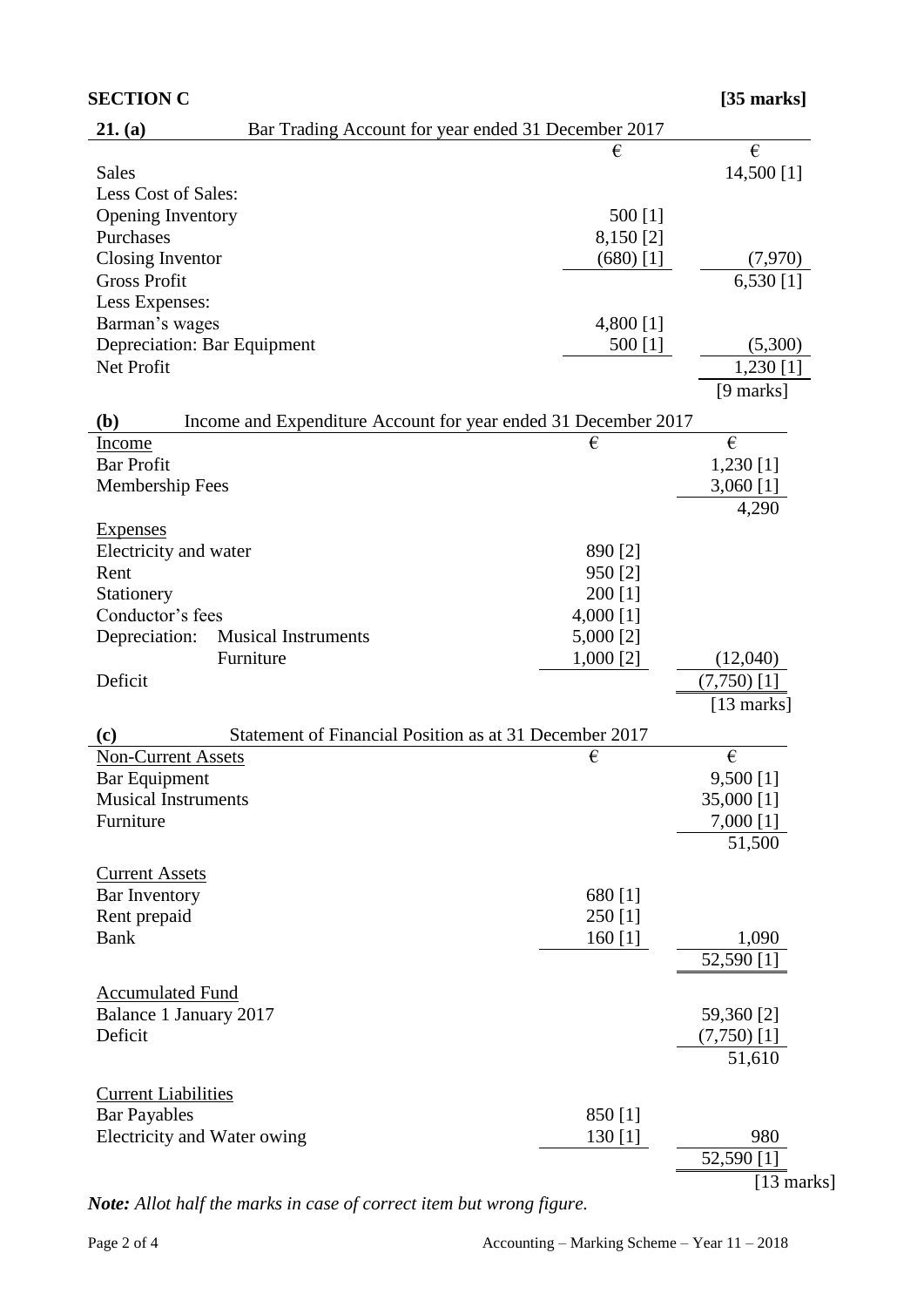| <b>SECTION D</b> |                       |                       |                       |                                  | $[15$ marks]                                                     |
|------------------|-----------------------|-----------------------|-----------------------|----------------------------------|------------------------------------------------------------------|
| 22.<br>(a)       |                       | <b>Sales Day Book</b> |                       |                                  |                                                                  |
|                  |                       |                       | <b>NET</b>            |                                  | <b>TOTAL</b>                                                     |
| 2018             |                       |                       | €                     | $\frac{\text{VAT}}{\varepsilon}$ | $\boldsymbol{\epsilon}$                                          |
| Jan 2            | <b>Albert Agius</b>   |                       | 250 [1]               | 45 [1]                           | 295 [1]                                                          |
| Jan 4            | <b>Brian Borg</b>     |                       | 450 [1]               | 81 [1]                           | 531 [1]                                                          |
| Jan 5            | <b>Carmel Callus</b>  |                       | $200$ [1]             | 36[1]                            | 236 [1]                                                          |
|                  |                       |                       | 900                   | 162                              | 1,062                                                            |
|                  |                       |                       |                       |                                  | [9 marks + 1 mark for correct presentation $-$ Total = 10 marks] |
|                  |                       |                       |                       |                                  | Accept also if first column is TOTAL                             |
| ( <b>b</b> )     |                       | <b>Sales Ledger</b>   |                       |                                  |                                                                  |
|                  |                       | <b>Albert Agius</b>   |                       |                                  |                                                                  |
| 2017             |                       | $\epsilon$<br>2017    |                       |                                  | €                                                                |
| Jan 2            | <b>Sales Day Book</b> | 295 [1]               |                       |                                  |                                                                  |
|                  |                       | <b>Brian Borg</b>     |                       |                                  |                                                                  |
| 2017             |                       | €<br>2017             |                       |                                  | €                                                                |
| Jan 4            | <b>Sales Day Book</b> | 531 [1]               |                       |                                  |                                                                  |
|                  |                       | Carmel Callus         |                       |                                  |                                                                  |
| 2017             |                       | €<br>2017             |                       |                                  | €                                                                |
| Jan 5            | <b>Sales Day Book</b> | 236 [1]               |                       |                                  |                                                                  |
|                  |                       |                       |                       |                                  | [3 marks]                                                        |
| ( <b>b</b> )     |                       | <b>General Ledger</b> |                       |                                  |                                                                  |
|                  |                       | Sales                 |                       |                                  |                                                                  |
| 2017             |                       | €<br>2017             |                       |                                  | $\epsilon$                                                       |
|                  |                       | Jan 5                 | <b>Sales Day Book</b> |                                  | 900 [1]                                                          |
|                  |                       | <b>VAT</b>            |                       |                                  |                                                                  |
| 2017             |                       | 2017<br>€             |                       |                                  | $\boldsymbol{\epsilon}$                                          |
|                  |                       | Jan 5                 | <b>Sales Day Book</b> |                                  | 162 [1]<br>[2 marks]                                             |
|                  |                       |                       |                       |                                  |                                                                  |

| 23.                                                          |   | $[15$ marks]              |
|--------------------------------------------------------------|---|---------------------------|
| Manufacturing Account for year ended 31 December 2017<br>(a) |   |                           |
| <b>Cost of Raw Materials Consumed</b>                        | € | €                         |
| <b>Opening Inventory of Raw Materials</b>                    |   | 50,000 [ $\frac{1}{2}$ ]  |
| <b>Purchases of Raw Materials</b>                            |   | 240,000 [½]               |
| Carriage Inwards                                             |   | $5,000$ [½]               |
| <b>Purchases Returns</b>                                     |   | $(2,000)$ [½]             |
| Closing Inventory of Raw Materials                           |   | $(60, 450)$ [½]           |
|                                                              |   | 232,550 [1/2]             |
| Direct Wages                                                 |   | 150,000 [ $\frac{1}{2}$ ] |
| Prime Cost                                                   |   | 382,550 [1/2]             |
|                                                              |   |                           |